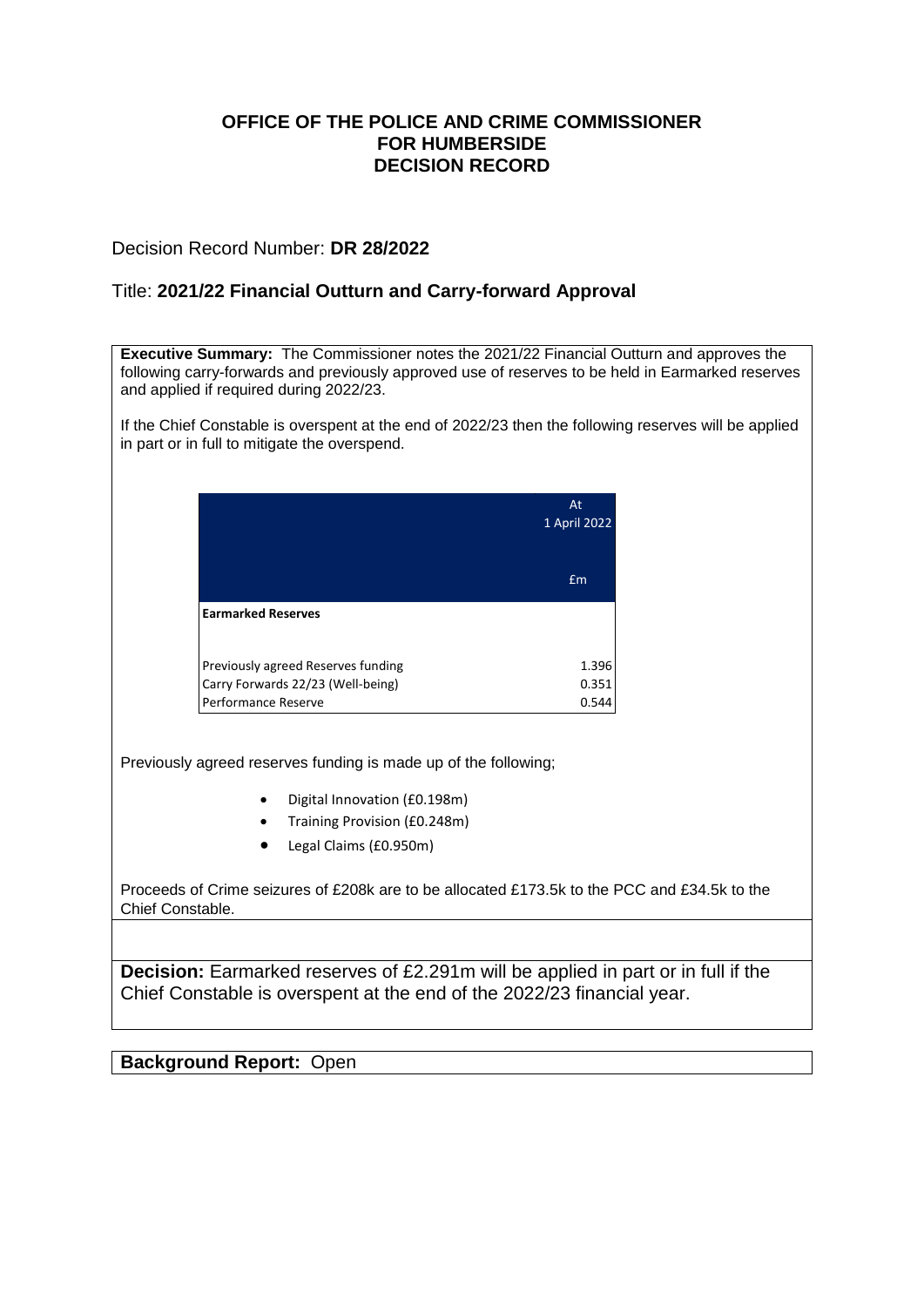### **Police and Crime Commissioner for Humberside**

I confirm I have considered whether or not I have any personal or prejudicial interest in this matter and take the proposed decision in compliance with my code of conduct.

Any such interests are recorded below.

The above decision has my approval.

**Signature Date: 13/06/2022**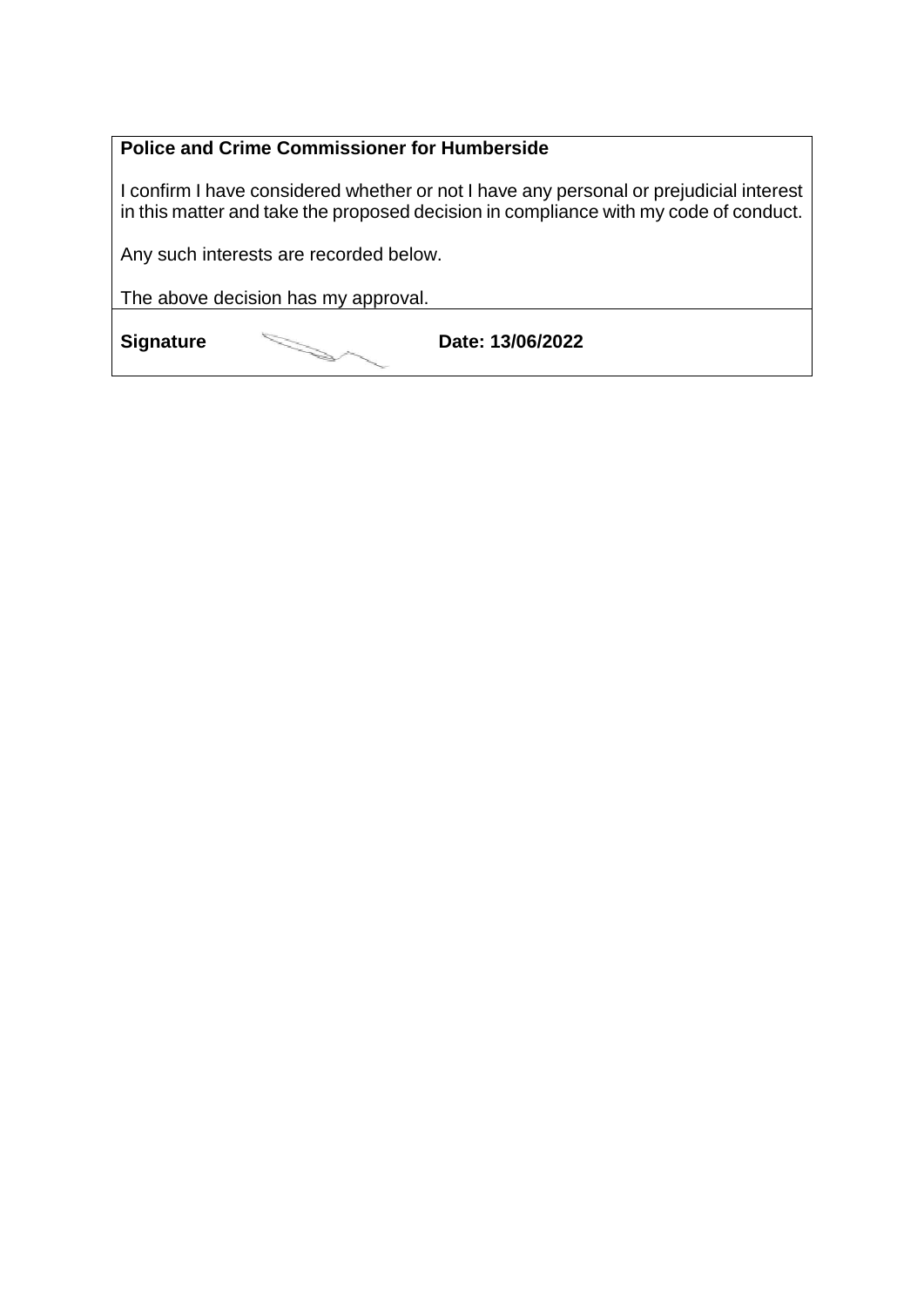# **Police and Crime Commissioner for Humberside**

## 1. Purpose of this report

1.1 This is the Financial Outturn report for the 2021/22 financial year. It contains details of the Revenue and Capital Outturns, the Year-end Reserves position and any revenue carry forwards approved by the PCC.

1.2 This report provides information on the financial outturn performance of Humberside Police, the Police and Crime Commissioner for Humberside and the Capital Charges that have been incurred.

1.3 This report should be used in connection with the PCC Group Annual Accounts and Medium Term Resource Strategy.

## 2. Overall Revenue Outturn Position for the PCC Group

| 2021/22 Revenue Budget - End of Year                  |                                      |                           |                     |
|-------------------------------------------------------|--------------------------------------|---------------------------|---------------------|
|                                                       | Approved<br><b>Budget</b><br>2021/22 | <b>Outturn</b><br>2021/22 | Variance<br>2021/22 |
| <b>Group Position</b>                                 | £m                                   | £m                        | £m                  |
| <b>Chief Constable</b>                                | 195.449                              | 190.491                   | (4.958)             |
| Police and Crime Commissioner                         | 4.288                                | 4.246                     | (0.042)             |
| <b>Capital Financing</b>                              | 5.707                                | 5.657                     |                     |
| <b>Net Expenditure</b>                                |                                      |                           | (0.050)             |
|                                                       | 205.444                              | 200.394                   | (5.050)             |
| Less unspent Reserve Funded Activity                  |                                      |                           | 1.218               |
| Less Income from COP 26 – Earmarked for<br>Well-being |                                      |                           | 0.458               |
| Resource previously identified for COVID              |                                      |                           | 0.544               |

2.1 The Overall outturn for the PCC Group is as follows: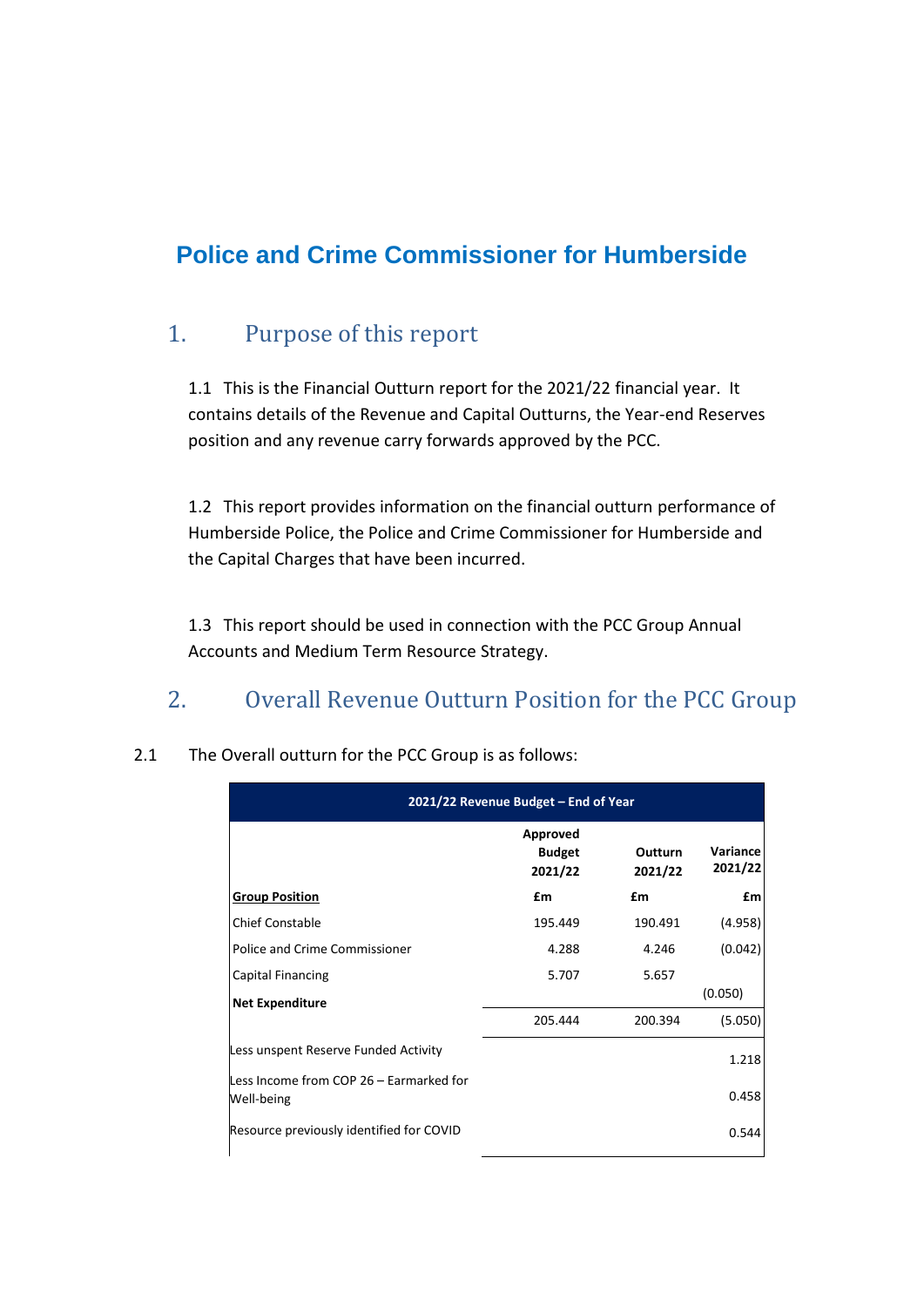- 2.2 The under-spend on the Chief Constables budget is largely due to the following underspends:
	- Crime and Operations £0.584m (Forensic Science Submissions £0.200m, Reduced Vehicle Recovery £0.134m, Less Uniform cost £0.111m and increased Financial Investigation income £0.100m)
	- Resources £2.170m (Staff Pay £0.570m, PCSO Pay £0.110m, IT £0.355m, Pension Contributions for Ill-Health £0.315m, Utility Costs £0.311m, Vehicle Fuel £0.116m and transferring of Estates salaries to specific capital schemes £0.122m)

# 3. Capital Outturn

3.1 The following table provides details of the Capital Expenditure incurred in 2021/22:

| <b>Capital Estimates</b>      | 2021/22<br>£000<br><b>Budget</b> | 2021/22<br>£000<br><b>Actual</b> | 2021/22<br>£000<br><b>Variance</b> |
|-------------------------------|----------------------------------|----------------------------------|------------------------------------|
| <b>Building Schemes</b>       | 17.918                           | 15.908                           | (2.010)                            |
| <b>Information Technology</b> | 6.072                            | 3.515                            | (2.557)                            |
| Vehicles and Equipment        | 2.691                            | 1.554                            | (1.137)                            |
| <b>Total</b>                  | 26.681                           | 20.977                           | (5.704)                            |

- 3.2 The significant underspend on the Capital Programme is made up of;
	- Building works at Melton 2 delays (£1.727m)
	- IT Underspends due to delays on the implementation of Smart Contact (£0.495m), Niche (£0.430m) and Oracle Fusion (£0.324m)
	- Vehicles and Equipment lead times (£1.137m)

## 4. Savings

4.1 The savings target for 2021/22 was £0.750m, the Chief Constable has overachieved this target by saving £1.694m during 2021/22.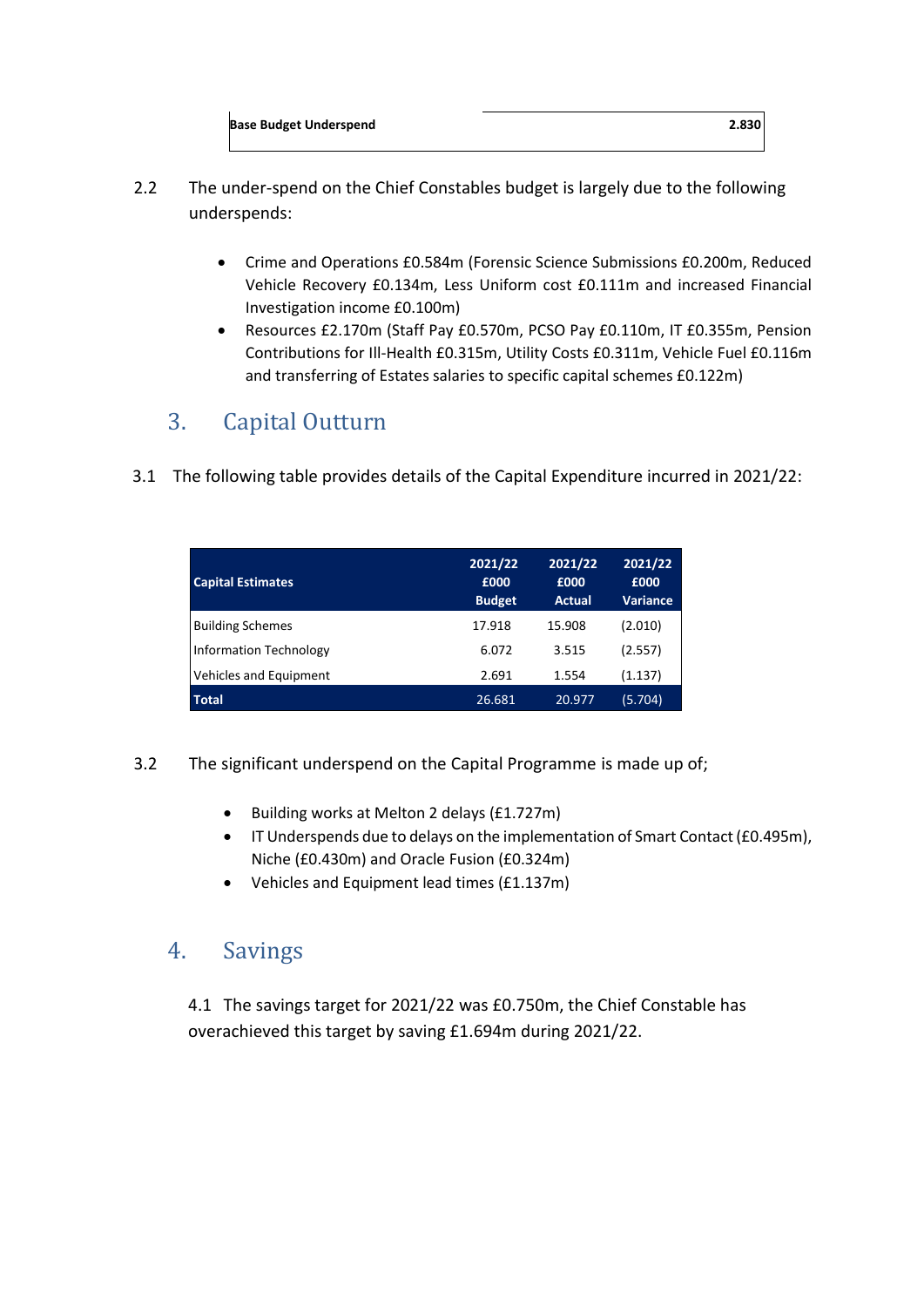## 5. Reserves

5.1 The PCC retains a number of Reserves, details of which are provided below:

|                                 | At<br>1 April<br>2021<br>Em | <b>Actual Use</b><br>In 2021/22<br>Em | At<br>1 April<br>2022<br>Em |
|---------------------------------|-----------------------------|---------------------------------------|-----------------------------|
| <b>Earmarked Reserves</b>       |                             |                                       |                             |
| Performance Improvement Reserve | 11.1                        | 6.3                                   | 17.4                        |
| Risk Management Reserve         | 1.9                         | (0.3)                                 | 1.6                         |
| Partnership Reserve             | 1.3                         | 0.5                                   | 1.8                         |
| <b>Total Earmarked Reserves</b> | 14.3                        | 6.5                                   | 20.8                        |
| <b>General Reserves</b>         | 6.1                         | 0.3                                   | 6.4                         |
| <b>Total Reserves</b>           | 20.4                        | 6.8                                   | 27.2                        |

Previously approved earmarked reserves funding of £1.396m to be allocated to 2022/23 and will be applied if required;

- Digital Innovation (£0.198m)
- Training Provision (£0.248m)
- Legal Claims (£0.950m)

5.2 Reserves have been reallocated into the following from 2022/23 onwards;

|                                                                         | At<br>1 April<br>2022<br>£m |
|-------------------------------------------------------------------------|-----------------------------|
| <b>Earmarked Reserves</b>                                               |                             |
| <b>Change Management Reserve</b><br>Risk Management Reserve             | 12.7<br>2.0                 |
| Partnership Reserve<br>Pay and Prices Reserve                           | 1.8<br>2.0                  |
| Previously agreed Reserves funding<br>Carry Forwards 22/23 (Well-being) | 1.4                         |